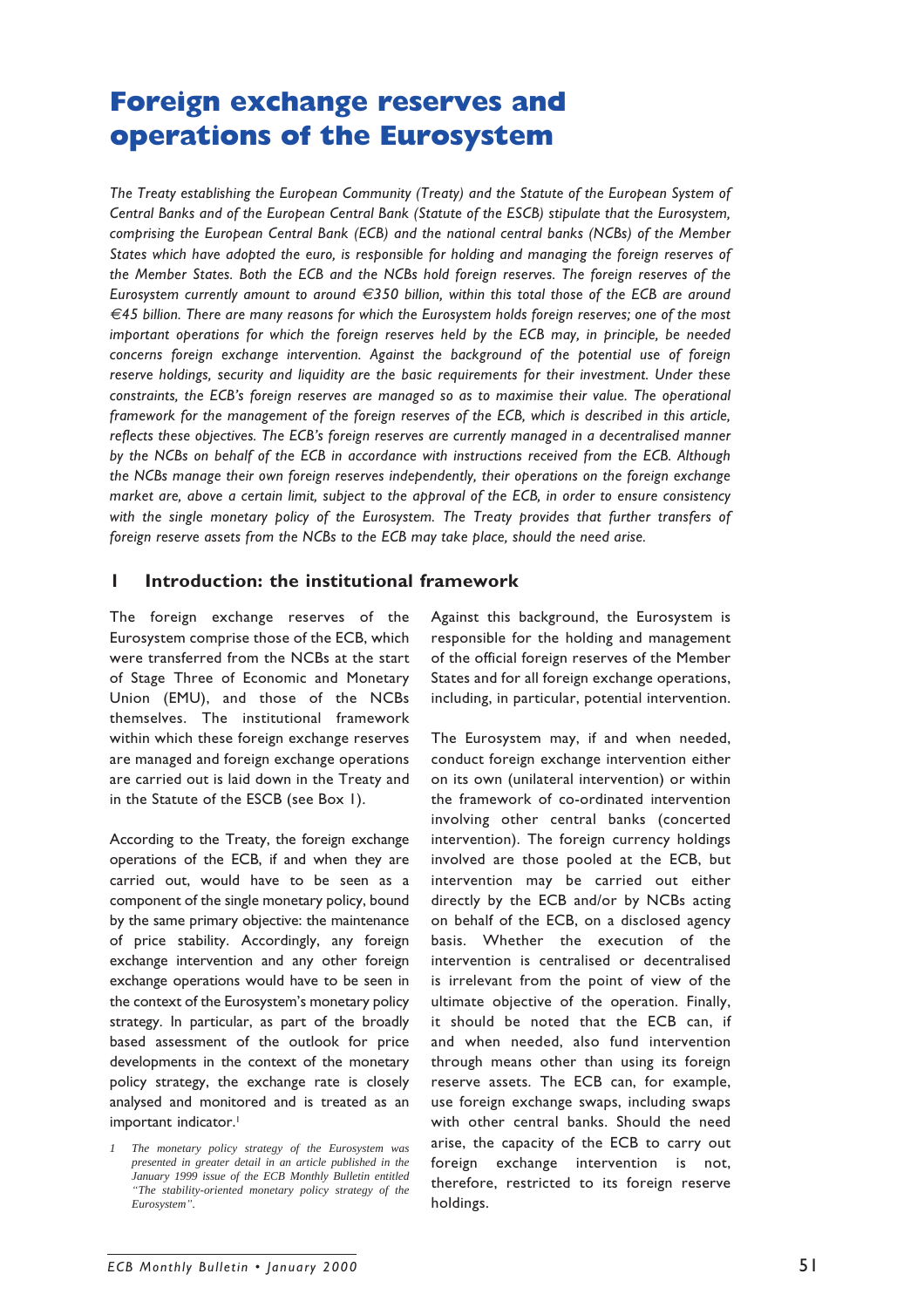#### **Box 1**

# **The institutional framework as laid down in the Treaty establishing the European Community (Treaty) and in the Statute of the European System of Central Banks and of the European Central Bank (Statute of the ESCB)**

Article 105 of the Treaty stipulates that one of the basic tasks to be carried out by the Eurosystem is to hold and manage the official foreign reserves of the Member States, without prejudice to the holding and management by the governments of these Member States of foreign exchange working balances. Consequently, there are no official foreign reserves in the euro area apart from those held by the Eurosystem. The Statute of the ESCB governs the holding and management of foreign reserves at the level of both the European Central Bank (ECB) and the national central banks (NCBs).

Both the ECB and the NCBs hold foreign reserves. The Statute of the ESCB provides for an initial transfer of a portion of foreign reserve assets from the NCBs to the ECB and establishes the possibility of additional calls of foreign reserves by the ECB should the need arise (Article 30). The ECB holds and manages the foreign reserves that are transferred to it for the purposes set out in the Statute of the ESCB; the foreign reserves remaining with the NCBs are held and managed by the NCBs in accordance with the provisions of Article 31 of the Statute of the ESCB.

The external operations that may affect the ECB's and NCBs' holdings of reserves are set out in Article 23 of the Statute of the ESCB. First, the ECB and the NCBs may establish relations with central banks and financial institutions in other countries and, where appropriate, with international organisations. Second, they may acquire and sell spot and forward all types of foreign exchange assets and precious metals. Third, they may manage the foreign assets they hold. Finally, they may conduct all types of banking transactions in relations with third countries and international organisations, including borrowing and lending operations.

The foreign reserves of the NCBs are available for the fulfilment of current and prospective obligations, undertaken either by themselves or on behalf of national governments, towards international organisations, such as the BIS and the IMF. NCBs may also conduct other operations when acting as an agent for customers, for example their respective national governments. Finally, portfolio investment transactions may also be conducted by NCBs as part of their general asset management operations and they may change the size of their foreign reserve holdings.

As for the foreign reserves owned by the ECB, the most important type of foreign currency operation that could affect their amount is intervention on foreign exchange markets.

Foreign exchange intervention can, inter alia, be conducted in the context of institutional exchange rate relations between the euro and the currencies of countries outside the European Union, e.g. the US dollar and the Japanese yen. With regard to these currencies, Article 111 (ex Article 109) of the Treaty defines two possible alternative institutional procedures. First, the ECOFIN Council can conclude formal agreements on an exchange rate system for the euro. Second, the ECOFIN Council can formulate general orientations for the exchange rate policy. In both cases, the ECB is involved in the institutional procedure by means of either a recommendation to, or a consultation by, the ECOFIN Council. Both these institutional procedures must, however, be without prejudice to the primary objective of maintaining price stability. Neither of the two aforementioned procedures has thus far been initiated. At its meeting in Luxembourg on 13 December 1997, the European Council stressed that the exchange rate of the euro should be seen as the outcome of both economic developments and relevant economic policies, rather than as an objective to be set independently. Following this line of reasoning, the European Council stated that general orientations for the exchange rate policy of the euro area would be formulated only under exceptional circumstances and without prejudice to the independence of the Eurosystem.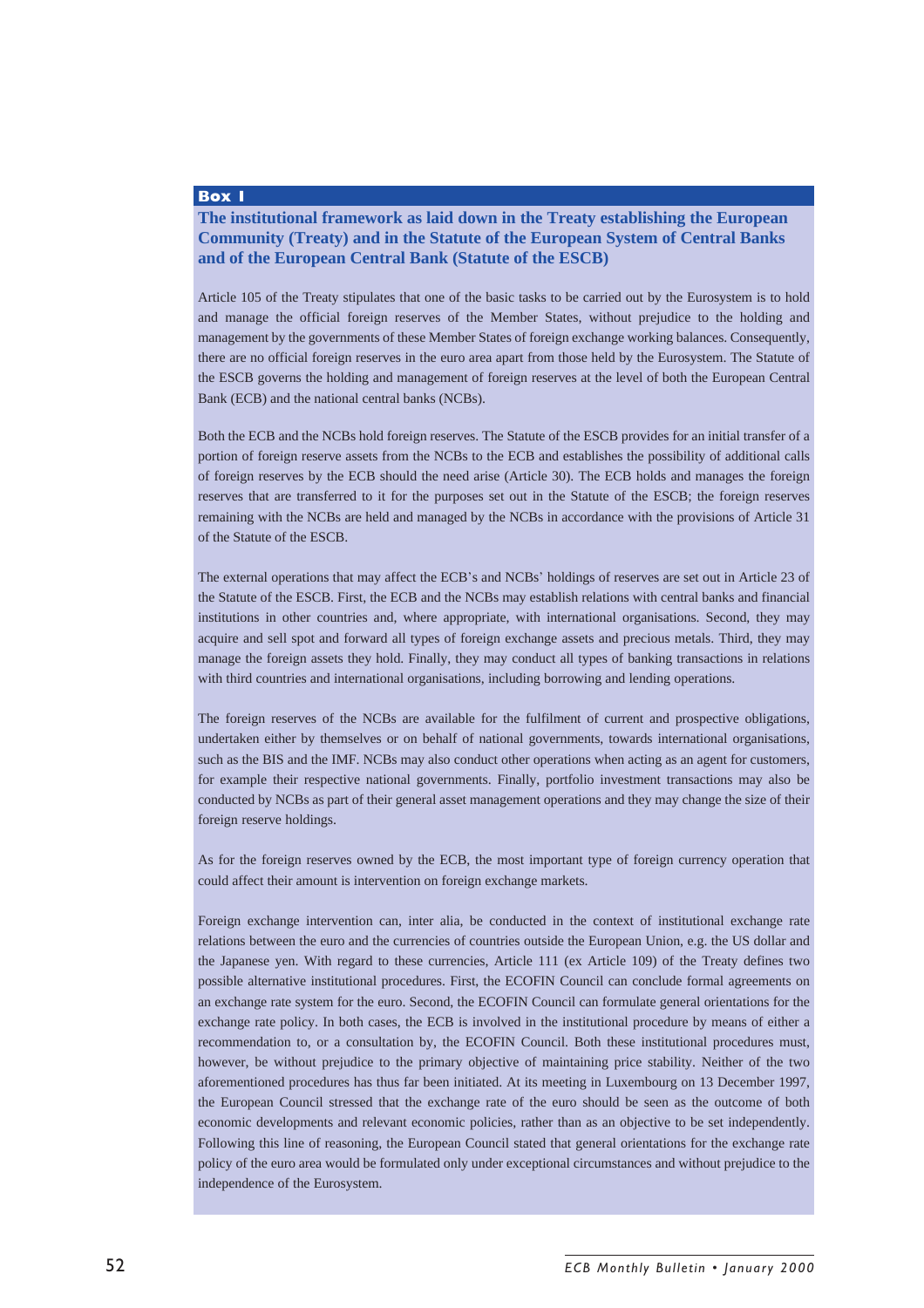Intervention may also take place within the framework of the new exchange rate mechanism, ERM II, which entered into force at the start of Stage Three of EMU. ERM II is based mainly on two legal documents: the European Council Resolution of 16 June 1997 and the Agreement of 1 September 1998 between the ECB and the central banks of the EU Member States outside the euro area. The NCBs of Denmark and Greece currently participate in ERM II. Any intervention in EU currencies would be performed without prejudice to the primary objective of the ECB of maintaining price stability and would be carried out by the Eurosystem in close co-ordination with the relevant non-euro area central bank, in particular with regard to the financing of the intervention. This obviates the need to hold foreign exchange reserves denominated in EU currencies.

## **2 The ECB's foreign reserves**

#### **Size of the foreign reserves**

The Governing Council of the ECB decided that the transfer of foreign reserves should take place at the very beginning of 1999 for the maximum amount of *€*50 billion allowed in accordance with the Treaty, adjusted downwards by deducting the shares in the ECB capital of the NCBs of the countries not participating in the euro area from the outset. The transfer thus amounted to approximately 78.92% of *€*50 billion, i.e. around *€*39.46 billion. 15% of this amount was transferred in the form of gold, and the remaining 85% in the two major currencies (the US dollar and the Japanese yen). The foreign exchange reserves represent a very large share of the assets side of the ECB balance sheet. This underlines the importance of a framework which ensures prudent and efficient management of the foreign reserves.

### **The management of the foreign reserves owned by the ECB**

As explained above, the aim of the ECB's foreign reserve management is to ensure that, at any point in time, the ECB has an amount of liquid resources sufficient for any foreign exchange intervention. This implies that liquidity and security are the basic requirements for the investment of the foreign reserves. Under these constraints, the ECB's foreign reserves should be managed in such a way as to maximise their value. The operational framework for the management of the foreign reserve assets of the ECB reflects these aims.

The ECB's foreign reserves are managed in a decentralised manner. Nevertheless, the strategic and tactical investment framework is determined centrally by the decisionmaking bodies of the ECB. This framework includes the currency distribution, the tradeoff between interest rate risk and return, and the credit risk and liquidity requirements. The investment decisions are then conveyed to the NCBs, in the form of investment benchmarks and limits, to be implemented. When implementing the ECB's investment decisions, NCBs act on behalf of the ECB, on a disclosed agency basis, so that the ECB's counterparties in the international financial markets can distinguish the operations carried out by the NCBs on behalf of the ECB from those carried out by NCBs in the course of managing their own reserves.

The Governing Council has defined the currency distribution of the foreign reserves of the ECB on the basis of prospective operational needs and may change them if this is deemed appropriate. There is, however, no active management of the currency composition of reserves for investment purposes, in order to avoid any interference with the single monetary policy of the Eurosystem.

The ECB defines four key parameters for the investment of its foreign reserves. First, a two-level investment benchmark (i.e. a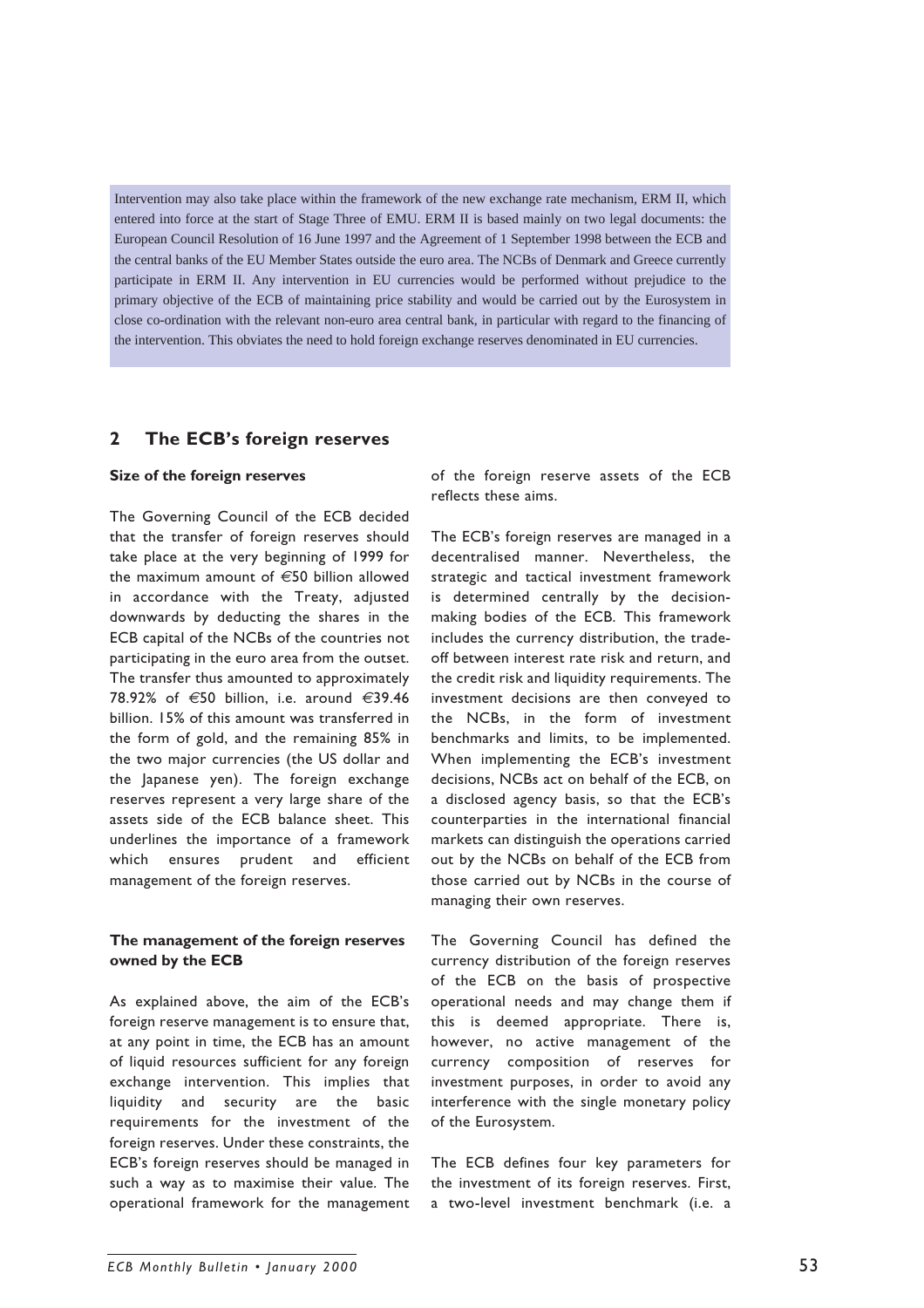strategic and a tactical benchmark) for each currency; second, permitted deviations from these benchmarks in terms of interest rate risk; third, a list of eligible instruments and operations; and, fourth, limits for credit risk exposure. Details of these parameters are not published so as to avoid any unwarranted impact on financial markets.

With regard to the investment benchmarks, the Governing Council first establishes a strategic benchmark for each currency, which constitutes the main guideline for the ECB's investment policy. This benchmark reflects the long-term policy requirements and risk and return preferences of the ECB. Second, the ECB determines a tactical benchmark. This tactical benchmark, which must be kept within pre-set bands around the strategic benchmark, reflects the short to mediumterm risk and return preferences of the ECB, in the context of the prevailing market conditions. The information regarding all four characteristics listed above is then communicated to the NCBs, which implement the investment framework of the ECB. Concerning the daily management of foreign reserves, the NCBs have a margin of discretion within the deviation bands and limits defined by the ECB. This aims at maximising the efficiency of the management of the ECB's foreign reserves. Through a portfolio management system which uses a special IT network built for the ESCB, the ECB receives online information on the deals carried out by all NCBs on its behalf.

Since its launch at the beginning of 1999, this framework has proven to function well. However, there is constant consultation between the ECB and all the NCBs to refine and improve it. This is particularly true with regard to the selection of counterparties in operations involving foreign reserve assets, the selection of eligible assets and the introduction of new instruments.

The counterparties and intermediaries used in operations involving foreign reserve assets are selected by the ECB in the light of the experience of NCBs. In making its selection,

the ECB follows a uniform approach, based essentially on two sets of criteria. The first set of criteria includes, notably, an assessment of the creditworthiness of the counterparties. The second set of criteria relates to efficiency considerations and includes, inter alia, the research service provided, the competitiveness of prices and the ability of counterparties to handle large volumes in all market conditions. The transactions conducted with the ECB's counterparties are documented under standard market agreements. The ECB has also developed a proprietary master netting agreement which has been accepted by its counterparties. The ECB modifies, from time to time, the list of instruments eligible for use in its foreign reserve management. The choice of such eligible instruments depends upon the general requirements in respect of the management of the ECB's foreign reserves and aims at achieving an increasing degree of sophistication, while meeting the requirements for high levels of security and liquidity.

It should also be noted that the management of the ECB's foreign reserves allows the ECB continuously to update its knowledge of investors' behaviour and market techniques. In particular, beyond the analysis of economic and financial data, this makes it constantly possible to add to a thorough and forwardlooking understanding of financial market participants' focus.

#### **The ECB's gold reserves**

As a result of the initial transfer of foreign reserves, the ECB holds approximately 750 tonnes of gold. This transfer of gold from the NCBs to the ECB had no implications for the consolidated gold holdings of the entire Eurosystem. The ECB is party to the 1999 Central Bank Gold Agreement, which was signed on 26 September 1999 by 15 central banks, including those belonging to the Eurosystem (see Box 2).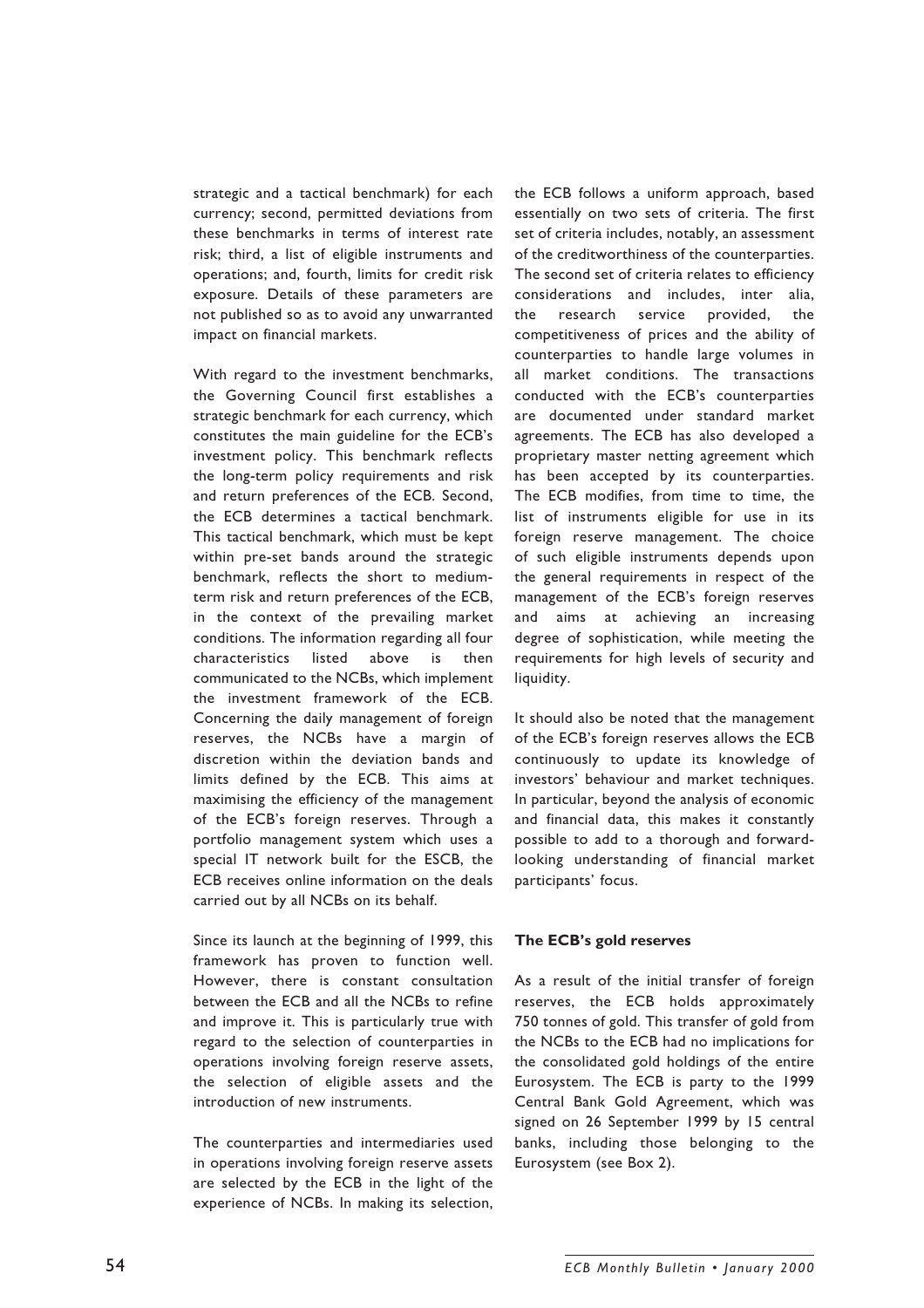## **Box 2 1999 Central Bank Gold Agreement**

In the interest of clarifying their intention with respect to their gold holdings, the undersigned institutions make the following statement:

1. Gold will remain an important element of global monetary reserves.

2. The undersigned institutions will not enter the market as sellers, with the exception of already decided sales.

- 3. The gold sales already decided will be achieved through a concerted programme of sales over the next five years. Annual sales will not exceed approximately 400 tons and total sales over the period will not exceed 2,000 tons.
- 4. The signatories to this agreement have agreed not to expand their gold leasings and their use of gold futures and options over this period.
- 5. This agreement will be reviewed after five years.

European Central Bank Oesterreichische Nationalbank Nationale Bank van België/Banque Nationale de Belgique Suomen Pankki Banque de France Deutsche Bundesbank Central Bank of Ireland Banca d'Italia Banque centrale du Luxembourg De Nederlandsche Bank Banco de Portugal Banco de España Sveriges Riksbank Schweizerische Nationalbank Bank of England

# **3 The NCBs' foreign reserves**

According to the Treaty, as seen above, the foreign reserves which were not transferred to the ECB at the start of Stage Three of EMU are held and managed by the NCBs. NCBs conduct many operations with their foreign reserves and numerous foreign exchange transactions, but most do not substantially affect their total holdings of reserves. In practice, NCBs' transactions are mostly related to the portfolio management of their own foreign reserves and to

customer transactions (e.g. operations for national treasuries or international institutions). The latter might include the management of public debt denominated in foreign currencies (e.g. purchases of foreign exchange by a central bank for the servicing of government foreign debt). In addition, some of the NCBs' operations are aimed at adjusting the size of their foreign reserve holdings.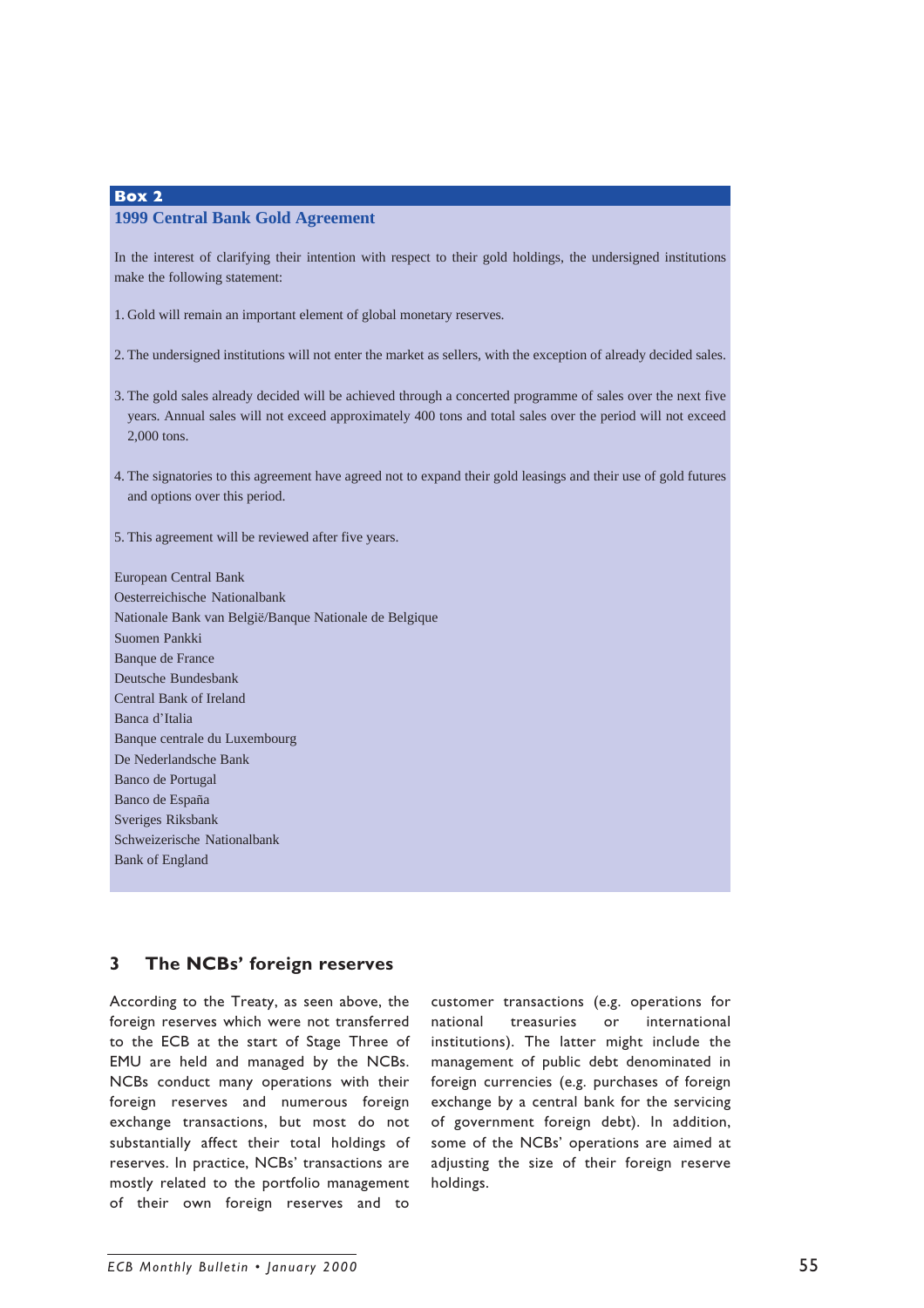At the end of November 1999 the foreign reserves held by NCBs amounted to *€*307.5 billion. Table 1 illustrates the development of the ECB's and the NCBs' holdings since the beginning of this year. The total amount of the NCBs' foreign reserves expressed in euro has increased thus far in 1999, mainly as a result of revaluations and the accrual of income from their own foreign reserve management, but it was also affected by operations carried out by some NCBs to reduce the proportion of foreign reserves on their balance sheets. The ECB's foreign reserves have increased in euro terms primarily as a result of revaluations, but they also reflect the accrual of income from reserve management operations. If foreign exchange intervention had been carried out by the Eurosystem, this would have affected the ECB's foreign reserves; however, no foreign exchange intervention has been carried out thus far.

In line with Article 31 of the Statute of the ESCB, operations carried out on the foreign exchange market with the NCBs' foreign reserves, which may affect foreign exchange rates or domestic liquidity conditions, are, above certain limits established within the framework of guidelines issued by the Governing Council, subject to the approval of the ECB, in order to ensure consistency with the single monetary policy of the Eurosystem. Since they do not affect the single monetary policy of the Eurosystem, NCBs' investment operations in foreign financial markets are not subject to the

approval of the ECB. Transactions undertaken by NCBs in fulfilment of their obligations towards international organisations are also exempt from this requirement. An analogous framework applies to Member States' transactions with their foreign currency working balances. Internal ECB guidelines, specifying the aforementioned limits, have been in place since the launch of the euro.

While the Treaty provides for a specific amount of foreign reserves to be transferred from the NCBs to the ECB, as seen above, it also makes explicit reference to additional transfers of foreign reserve assets to the ECB. Indeed, Article 30 of the Statute of the ESCB provides that further calls of foreign reserve assets, beyond the amount of the initial transfer, may take place. In the event of such further calls, the contribution of each NCB would be fixed in proportion to its share in the subscribed capital of the ECB, as was the case for the initial transfer. The Treaty establishes that EC secondary legislation shall be adopted to make such further calls possible. To this end, the ECB has made a Recommendation to the ECOFIN Council, which envisages that further calls may be effected up to the same amount as the initial transfer of foreign reserves from the NCBs to the ECB (i.e. *€*50 billion). This Recommendation is currently being examined. Additional transfers of foreign reserve assets to the ECB may also, if deemed necessary, take place on the basis of further EC secondary legislation.

#### **Table 1**

## **Foreign reserve assets of the Eurosystem (including gold)**

*(end-of-period in EUR billions; revaluations are carried out at the end of each quarter)*

| 1999      | <b>ECB</b> | All NCBs | Eurosystem |
|-----------|------------|----------|------------|
| January   | 39.2       | 289.1    | 328.3      |
| February  | 39.4       | 285.4    | 324.8      |
| March     | 42.3       | 302.1    | 344.4      |
| April     | 42.4       | 300.4    | 342.8      |
| May       | 42.5       | 297.1    | 339.6      |
| June      | 43.6       | 299.2    | 342.8      |
| July      | 43.5       | 298.7    | 342.2      |
| August    | 43.7       | 299.8    | 343.5      |
| September | 44.1       | 307.4    | 351.5      |
| October   | 44.1       | 307.3    | 351.4      |
| November  | 44.3       | 307.5    | 351.8      |